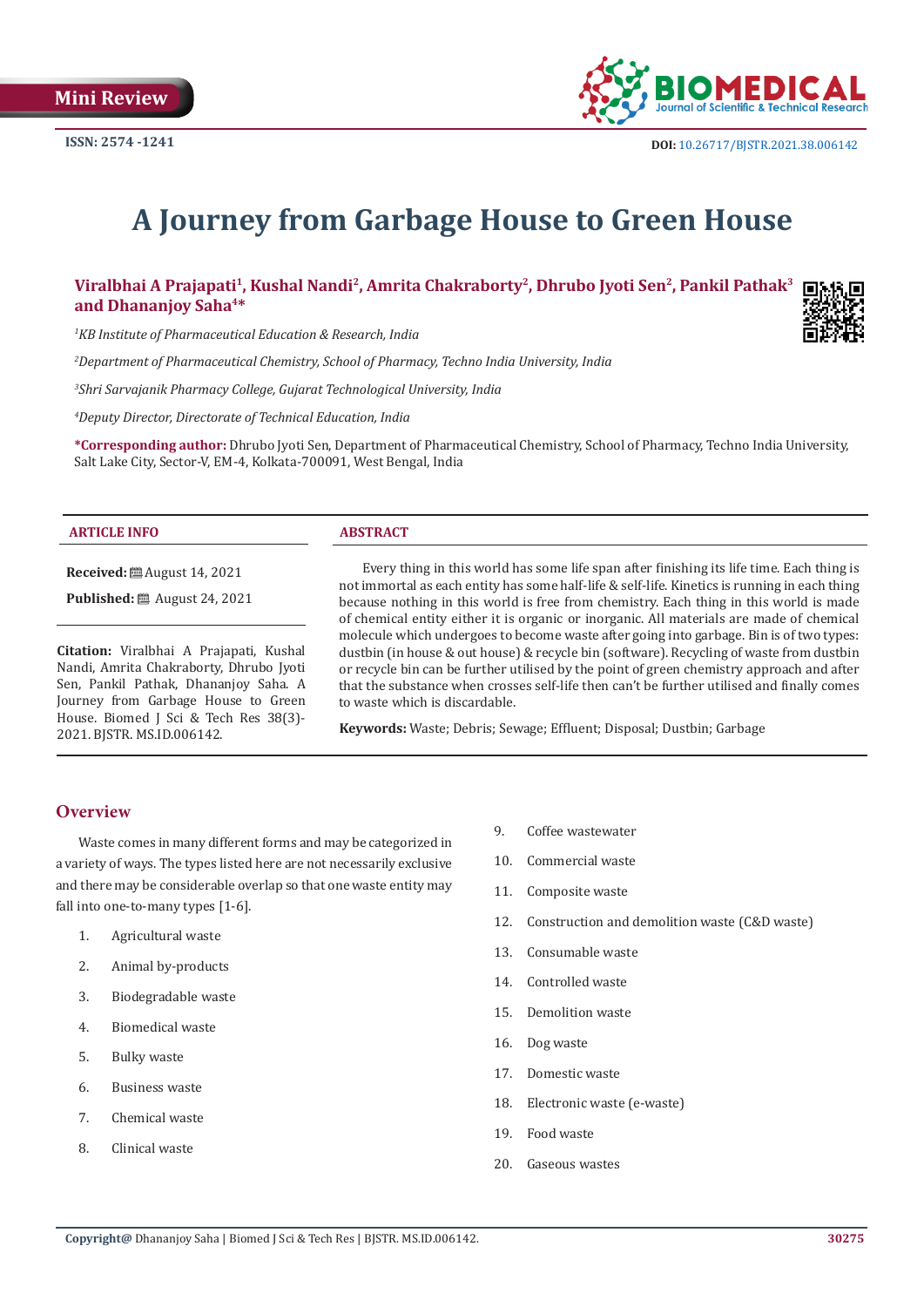- 21. Green waste
- 22. Grey water
- 23. Hazardous waste
- 24. Household waste
- 25. Household hazardous waste
- 26. Human waste
- 27. Sewage sludge
- 28. Industrial waste
- 29. Slag
- 30. Fly ash
- 31. Sludge
- 32. Inert waste
- 33. Inorganic waste
- 34. Kitchen waste
- 35. Litter
- 36. Liquid waste
- 37. Marine debris
- 38. Medical waste
- 39. Metabolic waste
- 40. Mineral waste
- 41. Mixed waste
- 42. Municipal solid waste
- 43. Nuclear waste
- 44. Organic waste
- 45. Packaging waste
- 46. Post-consumer waste
- 47. Radioactive waste
- 48. Low level waste
- 49. High level waste
- 50. Mixed waste (radioactive/hazardous)
- 51. Spent nuclear fuel
- 52. Recyclable waste
- 53. Residual waste
- 54. Retail hazardous waste
- 55. Sewage
- 56. Sharps waste
- 57. Ship disposal
- 58. Slaughterhouse waste

Special waste Biomedical waste or hospital waste is any kind of waste containing infectious (or potentially infectious) materials. It may also include waste associated with the generation of biomedical waste that visually appears to be of medical or laboratory origin (e.g. packaging, unused bandages, infusion kits etc.), as well research laboratory waste containing biomolecules or organisms that are mainly restricted from environmental release. As detailed below, discarded sharps are considered biomedical waste whether they are contaminated or not, due to the possibility of being contaminated with blood and their propensity to cause injury when not properly contained and disposed. Biomedical waste is a type of biowaste. There are generally 4 different kinds of medical waste: infectious, hazardous, radioactive, and general. Disposal of this waste is an environmental concern, as many medical wastes are classified as infectious or biohazardous and could potentially lead to the spread of infectious disease. The most common danger for humans is the infection which also affects other living organisms in the region. Daily exposure to the wastes (landfills) leads to accumulation of harmful substances or microbes in the person's body.

**1. Red Bag:** Syringes (without needles), soiled gloves, catheters, IV tubes etc. should be all disposed of in a red colored bag, which will later be incinerated.

**2. Yellow Bag:** All dressings, bandages and cotton swabs with body fluids, blood bags, human anatomical waste, body parts are to be discarded in yellow bags.

**3. Cardboard box with blue marking:** Glass vials, ampules, other glass ware is to be discarded in a cardboard box with a blue marking/sticker.

**4. White Puncture Proof Container (PPC):** Needles, sharps, blades are disposed of in a white translucent puncture proof container [7-12].

**5. Black Bags:** These are to be used for non-bio-medical waste. In a hospital setup, this includes stationary, vegetable and fruit peels, leftovers, packaging including that from medicines, disposable caps, disposable masks, disposable shoe-covers, disposable tea cups, cartons, sweeping dust, kitchen waste etc (Figure 1).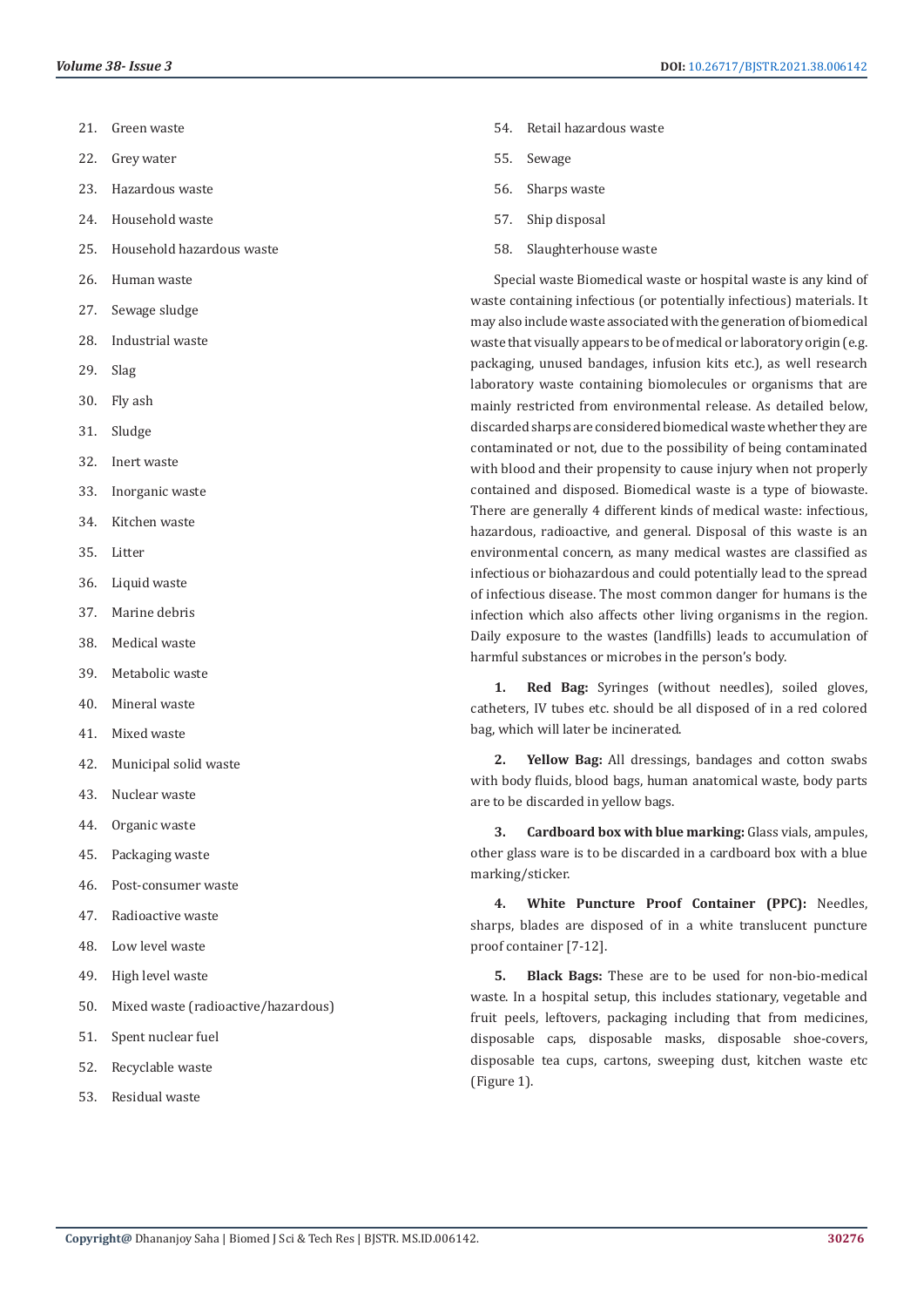

**Figure 1:** Classification of wastes.

Human waste (or human excreta) refers to the waste products of the human digestive system, menses, and human metabolism including urine and faeces. As part of a sanitation system that is in place, human waste is collected, transported, treated and disposed of or reused by one method or another, depending on the type of toilet being used, ability by the users to pay for services and other factors. Faecal sludge management is used to deal with fecal matter collected in on-site sanitation systems such as pit latrines and septic tanks. The sanitation systems in place differ vastly across the world, with many people in developing countries having to resort to open defecation where human waste is deposited in the environment, for lack of other options. Improvements in "water, sanitation and hygiene" (WASH) around the world is a key public health issue within international development and is the focus of Sustainable Development Goal [6]. People in developed countries tend to use flush toilets where the human waste is mixed with water and transported to sewage treatment plants. Children's excreta can be disposed of in diapers and mixed with municipal solid waste. Diapers are also sometimes dumped directly into the environment, leading to public health risks [13-17].

Electronic waste or e-waste describes discarded electrical or electronic devices. Used electronics which are destined for refurbishment, reuse, resale, salvage recycling through material recovery, or disposal are also considered e-waste. Informal processing of e-waste in developing countries can lead to adverse human health effects and environmental pollution. Electronic scrap components, such as CPUs, contain potentially harmful materials such as lead, cadmium, beryllium, or brominated flame retardants. Recycling and disposal of e-waste may involve significant risk to health of workers and their communities. Biomedical waste must be properly managed and disposed of to protect the environment, general public and workers, especially healthcare and sanitation workers who are at risk of exposure to biomedical waste as an occupational hazard. Steps in the management of biomedical waste include generation, accumulation, handling, storage, treatment, transport and disposal. The development and implementation of a national waste management policy can improve biomedical waste management in health facilities in a country.

#### **On-Site Versus Off-Site**

Two people wearing full protective clothing move a plastic trash bag into a marked spot, while their trainer watches them. their trainer. These healthcare workers are being trained to safely handle contaminated wastes before being assigned to an outbreak of Ebola hemorrhagic fever. Disposal occurs off-site, at a location that is different from the site of generation. Treatment may occur on-site or off-site. On-site treatment of large quantities of biomedical waste usually requires the use of relatively expensive equipment, and is generally only cost effective for very large hospitals and major universities who have the space, labour and budget to operate such equipment. Off-site treatment and disposal involves hiring of a biomedical waste disposal service (also called a truck service) whose employees are trained to collect and haul away biomedical waste in special containers (usually cardboard boxes, or reusable plastic bins) for treatment at a facility designed to handle biomedical waste.

### **Generation and Accumulation**

Biomedical waste should be collected in containers that are leak-proof and sufficiently strong to prevent breakage during handling. Containers of biomedical waste are marked with a biohazard symbol. The container, marking, and labels are often red. Discarded sharps are usually collected in specialized boxes, often called needle boxes. Specialized equipment is required to meet OSHA 29 CFR 1910.1450[5] and EPA 40 CFR 264.173 [6]. standards of safety. Minimal recommended equipment include a fume hood and primary and secondary waste containers to capture potential overflow. Even beneath the fume hood, containers containing chemical contaminants should remain closed when not in use. An open funnel placed in the mouth of a waste container has been shown to allow significant evaporation of chemicals into the surrounding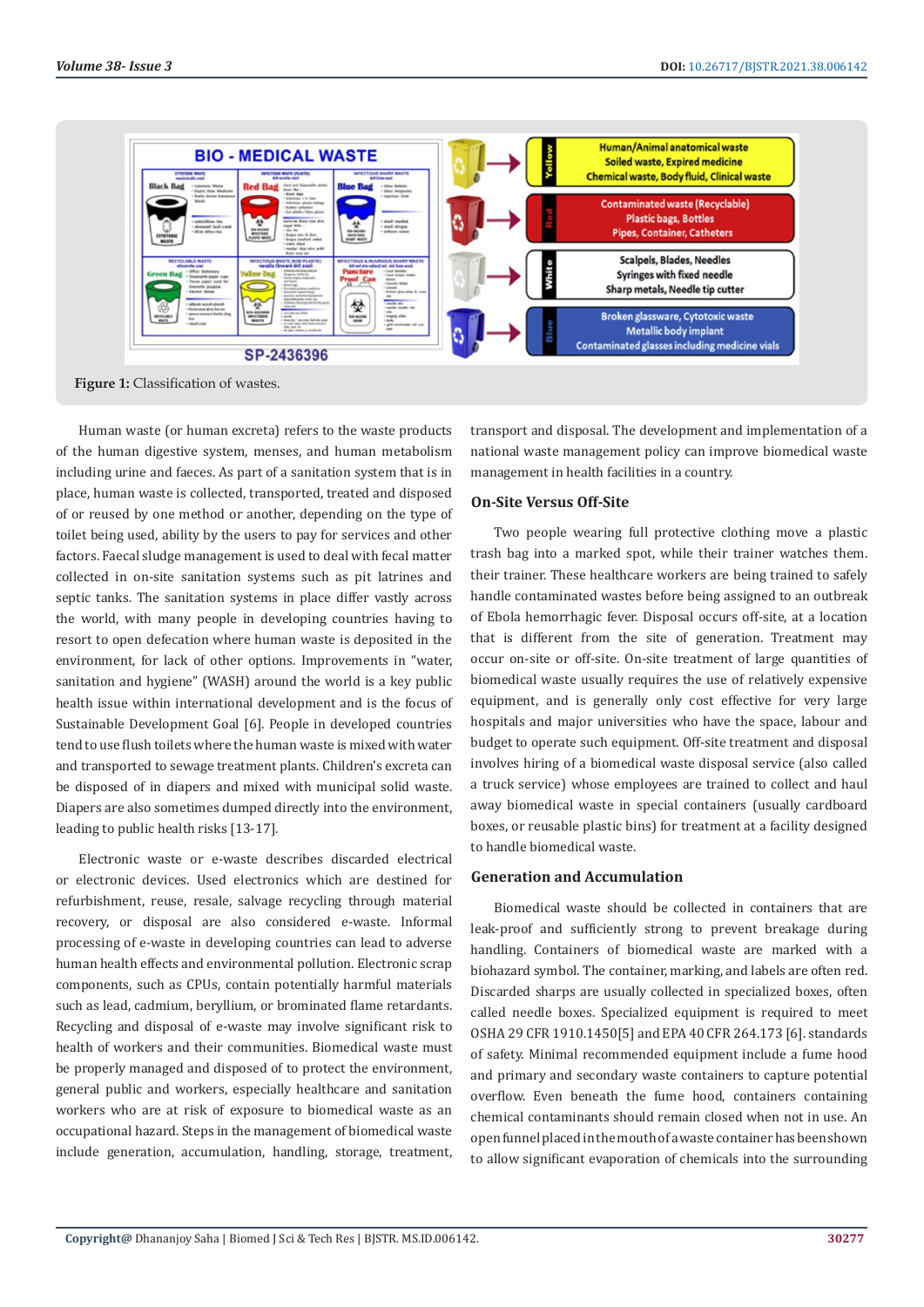atmosphere, which is then inhaled by laboratory personnel, and contributes a primary component to the threat of completing the fire triangle. To protect the health and safety of laboratory staff as well as neighboring civilians and the environment, proper waste management equipment, such as the Burkle funnel in Europe and the ECO Funnel in the U.S., should be utilized in any department which deals with chemical waste. It is to be dumped after treatment [18-20] (Figure 2).



**Figure 2:** Biomedical waste.

#### **Storage & Handling**

Storage refers to keeping the waste until it is treated on-site or transported off-site for treatment or disposal. There are many options and containers for storage. Regulatory agencies may limit the time for which waste can remain in storage. Handling is the act of moving biomedical waste between the point of generation, accumulation areas, storage locations and on-site treatment facilities. Workers who handle biomedical waste must observe standard precautions.

#### **Treatment**

The goals of biomedical waste treatment are to reduce or eliminate the waste's hazards, and usually to make the waste unrecognizable. Treatment should render the waste safe for subsequent handling and disposal. There are several treatment methods that can accomplish these goals. It includes segregating the bio waste. Biomedical waste is often incinerated. An efficient incinerator will destroy pathogens and sharps. Source materials are not recognizable in the resulting ash. Alternative thermal treatment can also include technologies such as gasification and pyrolysis including energy recovery with similar waste volume reductions and pathogen destruction. An autoclave may also be used to treat biomedical waste. An autoclave uses steam and pressure to sterilize the waste or reduce its microbiological load to a level at which it may be safely disposed of. Many healthcare facilities routinely use an autoclave to sterilize medical supplies. If the same autoclave is used to sterilize supplies and treat biomedical waste, administrative controls must be used to prevent the waste operations from contaminating the supplies. Effective administrative controls include operator training, strict procedures, and separate times and space for processing biomedical waste. Microwave disinfection can

also be employed for treatment of Biomedical wastes. Microwave irradiation is a type of non-contact heating technologies for disinfection. Microwave chemistry is based on efficient heating of materials by microwave dielectric heating effects.

When exposed to microwave frequencies, the dipoles of the water molecules present in cells re-align with the applied electric field. As the field oscillates, the dipoles attempts to realign itself with the alternating electric field and in this process, energy is lost in the form of heat through molecular friction and dielectric loss. Microwave disinfection is a recently developed technology which provides advantage over old existing technologies of autoclaves as microwave-based disinfection has less cycle time, power consumption and it requires minimal usage of water and consumables as compared to autoclaves. For liquids and small quantities, a 1–10% solution of bleach can be used to disinfect biomedical waste. Solutions of sodium hydroxide and other chemical disinfectants may also be used, depending on the waste's characteristics. Other treatment methods include heat, alkaline digesters and the use of microwaves. For autoclaves and microwave systems, a shredder may be used as a final treatment step to render the waste unrecognizable. Some autoclaves have built in shredders [21-24].

#### **Conclusion**

It is agreed that wastes is a direct result of human interaction and activities. Nevertheless, there seems to be several opinions as to what constitute a waste. Several researchers however agreed that wastes are materials whose owners no longer have a need for. Therefore, it is obvious that wastes are indeed subjective in meaning, as the term is open to several interpretations and also influenced by personal opinion. Nevertheless, it is important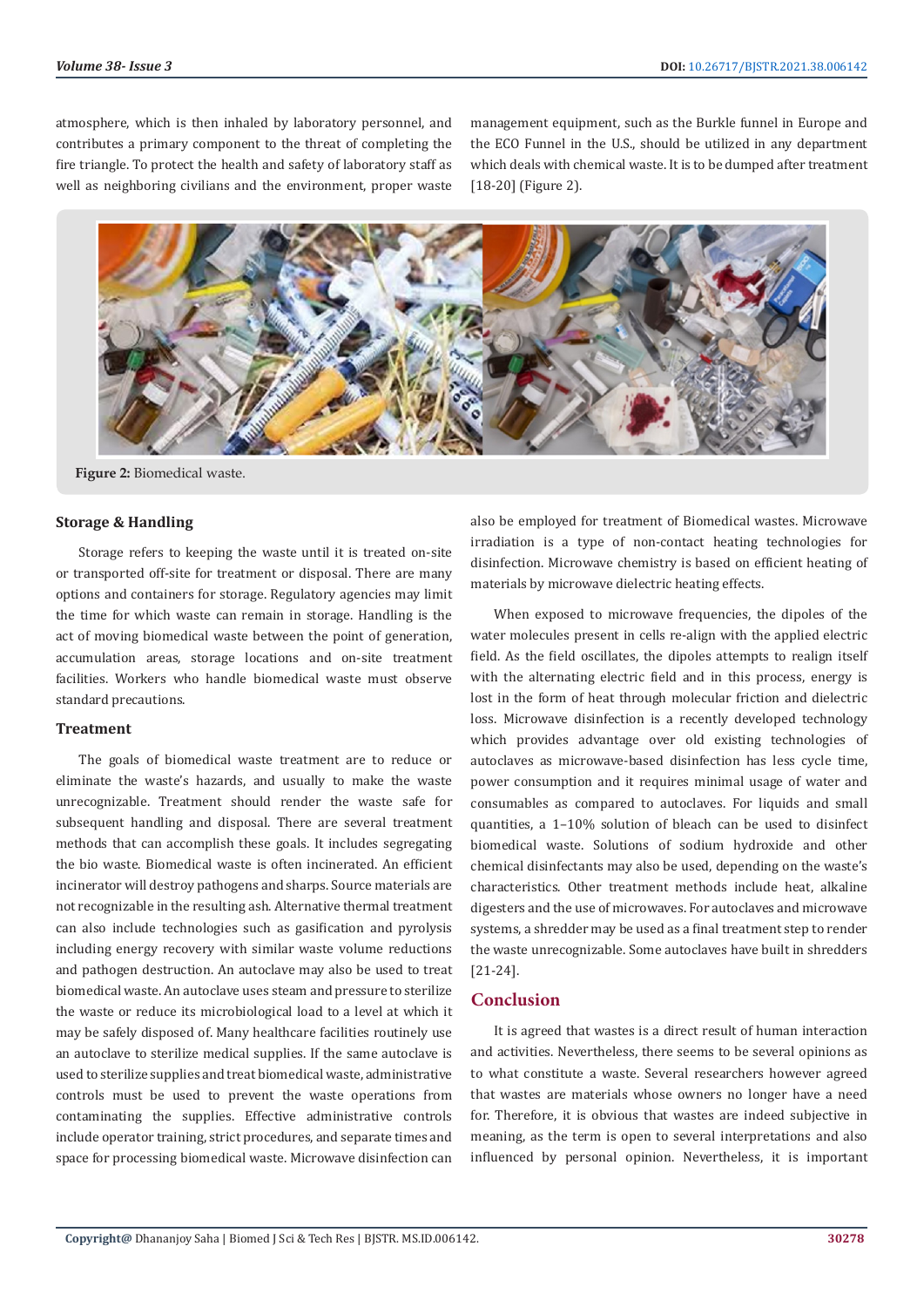to provide a definition or at least a guide for the purposes of policies and legislations. This is evident from the fact that, it is the knowledge of what specifically constitute a waste and the categories of wastes that determines how wastes are dealt with or managed. Waste management involves a process whereby wastes are collected, transported and disposed of in the best possible way of limiting or eliminating the harmful effect of wastes. This aspect of environmental management is as important as other public amenities or infrastructures without which the life of contemporary man would be extremely difficult. This is because studies have shown a direct link between air, water and land pollution and diseases such as lung cancer, heart disease, cholera and hepatitis. In addition, climate change and eutrophication are a direct result of water and air pollution. Little wonder why there is a huge disparity in the life expectancy of people in developed and developing countries. Since factors such as population increase and the coming together of people to form communities lead to increase waste generation. Efforts should be directed towards making projections far ahead in order to ensure that new and existing settlements are adequately planned so as to accommodate possible increase in the volume of waste generation in future. Effectively planning ahead will prevent indiscriminate disposal and other harmful practices so as to prevent the build-up of open dumps and breeding ground for rats and other vermin which poses health risk.

#### **References**

- 1. [Aye L, Widjaya ER \(2006\) Environmental and economic analyses of](https://pubmed.ncbi.nlm.nih.gov/16288859/)  [waste disposal options for traditional markets in Indonesia. Waste](https://pubmed.ncbi.nlm.nih.gov/16288859/)  [Management 26\(10\): 1180-1191.](https://pubmed.ncbi.nlm.nih.gov/16288859/)
- 2. [Barros AI, Dekker R, Scholten V \(1998\) A two-level network for recycling](https://www.sciencedirect.com/science/article/abs/pii/S0377221798000939)  [sand: A case study. European Journal of Operational Research 110\(2\):](https://www.sciencedirect.com/science/article/abs/pii/S0377221798000939)  [199-214.](https://www.sciencedirect.com/science/article/abs/pii/S0377221798000939)
- 3. Basu R (2009) Solid Waste Management-A Model Study. Sies Journal of Management 6: 20-24.
- 4. [Beranek W \(1992\) Solid Waste Management and Economic](https://www.researchgate.net/publication/257485832_Solid_Waste_Management_Practices_in_Turkey)  [Development. Economic Development Review 10: 49. Berkun M, Aras E,](https://www.researchgate.net/publication/257485832_Solid_Waste_Management_Practices_in_Turkey)  [Anlan T \(2011\). Solid waste management practices in Turkey. Journal of](https://www.researchgate.net/publication/257485832_Solid_Waste_Management_Practices_in_Turkey)  [Material Cycles and Waste Management 13\(4\): 305-313.](https://www.researchgate.net/publication/257485832_Solid_Waste_Management_Practices_in_Turkey)
- 5. Brunner PH, Rechberger H (2014) Waste to energy-key element for sustainable waste management. Waste Management 37: 3-12.
- 6. [Buah WK, Cunliffe AM, Williams PT \(2007\) Characterization of](https://www.sciencedirect.com/science/article/abs/pii/S0957582007714489)  [Products from the Pyrolysis of Municipal Solid Waste. Process Safety &](https://www.sciencedirect.com/science/article/abs/pii/S0957582007714489)  [Environmental Protection 85\(5\): 450-457.](https://www.sciencedirect.com/science/article/abs/pii/S0957582007714489)
- 7. [Chan WW, Lam J \(2001\) Environmental Accounting of Municipal Solid](https://www.researchgate.net/publication/247753563_Environmental_Accounting_of_Municipal_Solid_Waste_Originating_from_Rooms_and_Restaurants_in_the_Hong_Kong_Hotel_Industry)  [Waste Originating from Rooms and Restaurants in the Hong Kong Hotel](https://www.researchgate.net/publication/247753563_Environmental_Accounting_of_Municipal_Solid_Waste_Originating_from_Rooms_and_Restaurants_in_the_Hong_Kong_Hotel_Industry)  [Industry. Journal of Hospitality & Tourism Research 25\(4\): 371-385.](https://www.researchgate.net/publication/247753563_Environmental_Accounting_of_Municipal_Solid_Waste_Originating_from_Rooms_and_Restaurants_in_the_Hong_Kong_Hotel_Industry)
- 8. [Chandler AJ, Eighmy TT, Hjelmar O, Kosson DS, Sawell SE, et al. \(1997\)](https://www.elsevier.com/books/municipal-solid-waste-incinerator-residues/chandler/978-0-444-82563-6) [Municipal Solid Waste Incinerator Residues. Journal of Management and](https://www.elsevier.com/books/municipal-solid-waste-incinerator-residues/chandler/978-0-444-82563-6) [Sustainability.](https://www.elsevier.com/books/municipal-solid-waste-incinerator-residues/chandler/978-0-444-82563-6)
- 9. Reuter MA, Verhoef EV (2000) A new paradigm for waste management. Waste Management 20(8): 633-638. Dixon N, Jones DRV (2005). Engineering properties of municipal solid waste. Geotextiles & Geomembranes 23(3): 205-233.
- 10. [Erdogan N, Baris E \(2007\) Environmental protection programs and](https://www.sciencedirect.com/science/article/abs/pii/S0261517706001312) [conservation practices of hotels in Ankara, Turkey. Tourism Management](https://www.sciencedirect.com/science/article/abs/pii/S0261517706001312) [28\(2\): 604-614.](https://www.sciencedirect.com/science/article/abs/pii/S0261517706001312)
- 11. [Faniran OO, Caban G \(1998\) Minimizing waste on construction project](https://www.emerald.com/insight/content/doi/10.1108/eb021073/full/html?skipTracking=true) [sites. Engineering, Construction and Architectural Management 5\(2\):](https://www.emerald.com/insight/content/doi/10.1108/eb021073/full/html?skipTracking=true) [182-188.](https://www.emerald.com/insight/content/doi/10.1108/eb021073/full/html?skipTracking=true)
- 12. Ghiani G, Laganà [D, Manni E, Musmanno R, Vigo D \(2014\) Operations](https://www.sciencedirect.com/science/article/abs/pii/S0305054813003018) [research in solid waste management: A survey of strategic and tactical](https://www.sciencedirect.com/science/article/abs/pii/S0305054813003018) [issues. Computers & Operations Research 44\(4\): 22-32.](https://www.sciencedirect.com/science/article/abs/pii/S0305054813003018)
- 13. [Giusti L \(2009\) A review of waste management practices and their](https://pubmed.ncbi.nlm.nih.gov/19401266/) [impact on human health. Waste Management 29\(8\): 2227-2239.](https://pubmed.ncbi.nlm.nih.gov/19401266/)
- 14. [Jaillon L, Poon CS, Chiang YH \(2009\) Quantifying the waste reduction](https://pubmed.ncbi.nlm.nih.gov/18434128/) [potential of using prefabrication in building construction in Hong Kong.](https://pubmed.ncbi.nlm.nih.gov/18434128/) [Waste Management 29\(1\): 309-320.](https://pubmed.ncbi.nlm.nih.gov/18434128/)
- 15. Kaseva ME, Gupta SK (1996) Recycling-an environmentally friendly and income generating activity towards sustainable solid waste management. Case study-Dar es Salaam City, Tanzania. Resources Conservation & Recycling 17(4): 299-309.
- 16. [Kasim A \(2007\) Towards a Wider Adoption of Environmental](https://www.researchgate.net/publication/254369148_Towards_a_Wider_Adoption_of_Environmental_Responsibility_in_the_Hotel_Sector) [Responsibility in the Hotel Sector. International Journal of Hospitality &](https://www.researchgate.net/publication/254369148_Towards_a_Wider_Adoption_of_Environmental_Responsibility_in_the_Hotel_Sector) [Tourism Administration 8\(2\): 25-49.](https://www.researchgate.net/publication/254369148_Towards_a_Wider_Adoption_of_Environmental_Responsibility_in_the_Hotel_Sector)
- 17. [Marchettini N, Ridolfi R, Rustici M \(2007\) An environmental analysis](https://pubmed.ncbi.nlm.nih.gov/16765586/) [for comparing waste management options and strategies. Waste](https://pubmed.ncbi.nlm.nih.gov/16765586/) [Management 27\(4\): 562-571.](https://pubmed.ncbi.nlm.nih.gov/16765586/)
- 18. Mcdonald B, Smithers M (1998) Implementing a waste management plan during the construction phase of a project: a case study. Construction Management & Economics 16(1): 71-78.
- 19. [Schnitzer H \(2009\) Sustainable solutions for solid waste management in](https://pubmed.ncbi.nlm.nih.gov/19285384/) [Southeast Asian countries. Waste Management 29\(6\): 1982-1995.](https://pubmed.ncbi.nlm.nih.gov/19285384/)
- 20. [Norrie J, Lafortune P, Beauchamp CJ \(1997\) Characterization of waste](https://www.sciencedirect.com/science/article/abs/pii/S0921344996011925) [materials originating from Quebec supermarkets and an assessment of](https://www.sciencedirect.com/science/article/abs/pii/S0921344996011925) [recycling potential. Resources Conservation & Recycling 19\(4\): 265-277.](https://www.sciencedirect.com/science/article/abs/pii/S0921344996011925)
- 21. [Ochoa A, Duarte M, Bueno L, Salas B, Alp](https://www.researchgate.net/publication/228768386_Systemic_Analysis_of_Supermarket_Solid_Waste_Generation_in_Mexicali_Mexico)írez G, et al. (2010) Systemic [Analysis of Supermarket Solid Waste Generation in Mexicali, Mexico.](https://www.researchgate.net/publication/228768386_Systemic_Analysis_of_Supermarket_Solid_Waste_Generation_in_Mexicali_Mexico) [Journal of Environmental Protection 1\(2\): 105-110.](https://www.researchgate.net/publication/228768386_Systemic_Analysis_of_Supermarket_Solid_Waste_Generation_in_Mexicali_Mexico)
- 22. [Ogwueleka T \(2009\) Municipal solid waste characteristics and](https://ijehse.tums.ac.ir/index.php/jehse/article/view/209) [management in Nigeria. Iranian Journal of Environmental Health](https://ijehse.tums.ac.ir/index.php/jehse/article/view/209) [Science & Engineering 6\(3\): 173-180.](https://ijehse.tums.ac.ir/index.php/jehse/article/view/209)
- 23. [Poon CS, Yu AT W, Ng LH \(2001\) On-site sorting of construction and](https://www.sciencedirect.com/science/article/abs/pii/S0921344901000520) [demolition waste in Hong Kong. Resources Conservation & Recycling](https://www.sciencedirect.com/science/article/abs/pii/S0921344901000520) [32\(5\): 157-172.](https://www.sciencedirect.com/science/article/abs/pii/S0921344901000520)
- 24. [Radwan HR I, Jones E, Minoli D \(2010\) Managing solid waste in small](https://www.tandfonline.com/doi/abs/10.1080/09669580903373946) [hotels. Journal of Sustainable Tourism 18\(2\): 175-190.](https://www.tandfonline.com/doi/abs/10.1080/09669580903373946)